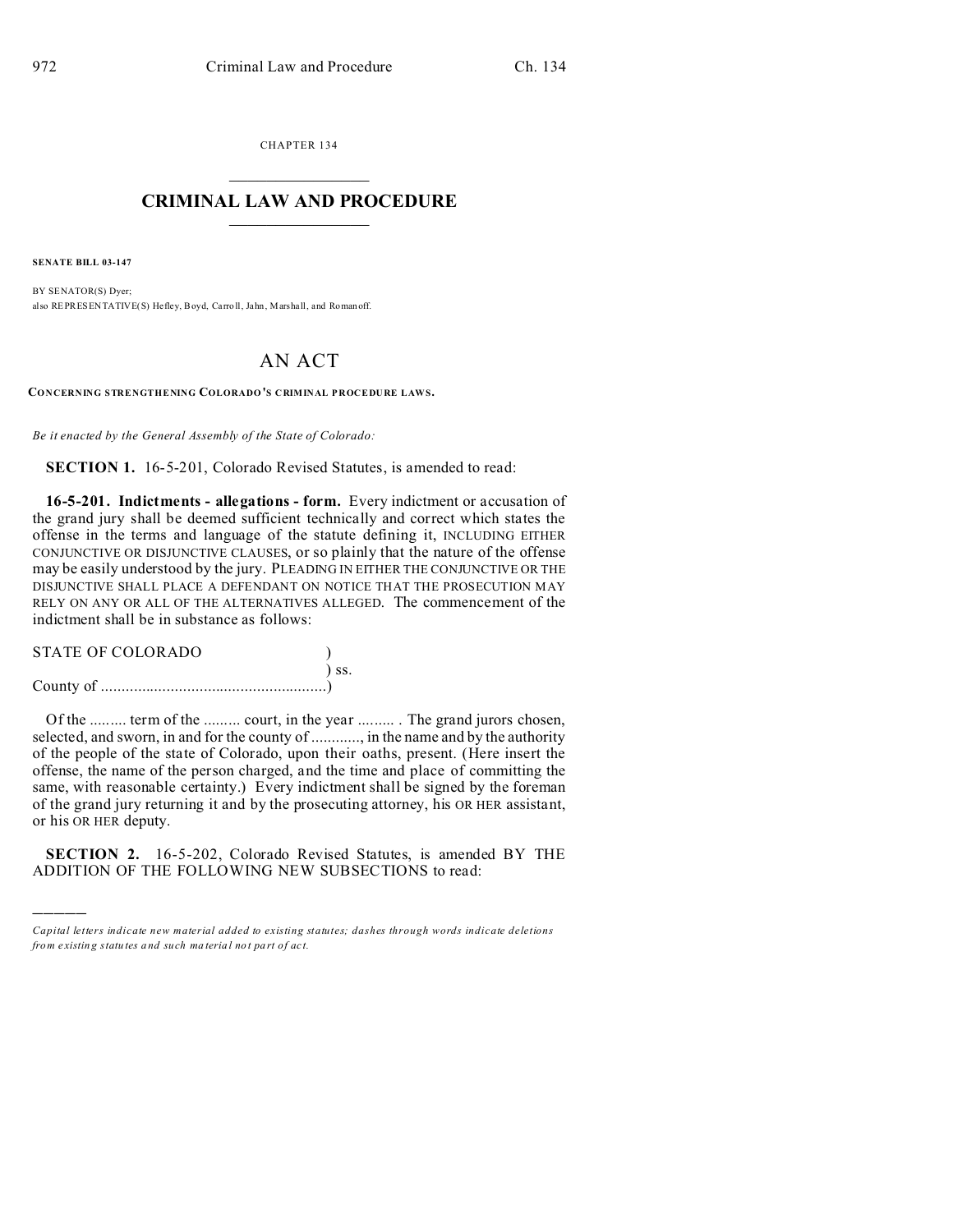**16-5-202. Requisites of information - form.** (3) AN INFORMATION MAY BE FILED USING THE LANGUAGE OF THE STATUTE DEFINING THE OFFENSE, INCLUDING EITHER CONJUNCTIVE OR DISJUNCTIVE CLAUSES. PLEADING IN EITHER THE CONJUNCTIVE OR THE DISJUNCTIVE SHALL PLACE A DEFENDANT ON NOTICE THAT THE PROSECUTION MAY RELY ON ANY OR ALL OF THE ALTERNATIVES ALLEGED.

(4) A COURT SHALL NOT REFUSE TO ACCEPT A COMPLAINT OR INFORMATION THAT CONTAINS THE REQUIREMENTS OF THIS SECTION.

**SECTION 3.** 19-2-513 (1), Colorado Revised Statutes, is amended to read:

**19-2-513. Petition form and content.** (1) The petition and all subsequent court documents in any proceedings brought under section  $19-1-104(1)$  (a) or (1) (b) shall be entitled "The People of the State of Colorado, in the Interest of ........, a juvenile (or juveniles) and Concerning ........, Respondent." The petition shall be verified, and the statements in the petition may be made upon information and belief. THE PETITION MAY BE FILED USING THE LANGUAGE OF THE STATUTES DEFINING THE OFFENSE, INCLUDING EITHER CONJUNCTIVE OR DISJUNCTIVE CLAUSES. PLEADING IN EITHER THE CONJUNCTIVE OR THE DISJUNCTIVE SHALL PLACE A RESPONDENT ON NOTICE THAT THE PROSECUTION MAY RELY ON ANY OR ALL OF THE ALTERNATIVES ALLEGED.

**SECTION 4.** 16-5-401 (3), Colorado Revised Statutes, is amended to read:

**16-5-401. Limitation for commencing criminal proceedings and juvenile delinquency proceedings.** (3) (a) The period within which a prosecution must be commenced does not include any period in which a prosecution is pending against the adult defendant or juvenile for the same conduct, even if the indictment, information, complaint, or petition in delinquency which commences the prosecution is quashed or the proceedings thereon are set aside or are reversed on appeal.

(b) THE PERIOD WITHIN WHICH A PROSECUTION MUST BE COMMENCED DOES NOT INCLUDE ANY PERIOD IN WHICH A PROSECUTION IS PENDING AGAINST THE ADULT DEFENDANT OR JUVENILE FOR THE SAME CONDUCT, EVEN IF FILED IN A COURT WITHOUT JURISDICTION, WHEN BASED ON A REASONABLE BELIEF THE COURT POSSESSES JURISDICTION.

**SECTION 5.** The introductory portion to 13-25-129 (1), Colorado Revised Statutes, is amended to read:

**13-25-129. Statements of child victim of unlawful sexual offense against a child or of child abuse - hearsay exception.** (1) An out-of-court statement made by a child, as child is defined under the statutes which are the subject of the action, describing any act of sexual contact, intrusion, or penetration, as defined in section 18-3-401, C.R.S., performed with, by, on, or in the presence of the child declarant, not otherwise admissible by a statute or court rule which provides an exception to the objection of hearsay, is admissible in evidence in any criminal, delinquency, or civil proceedings in which a child is a victim of an unlawful sexual offense, as defined in section 18-3-411 (1), C.R.S., OR IS A VICTIM OF INCEST, AS DEFINED IN SECTION 18-6-301, C.R.S., WHEN THE VICTIM WAS LESS THAN FIFTEEN YEARS OF AGE AT THE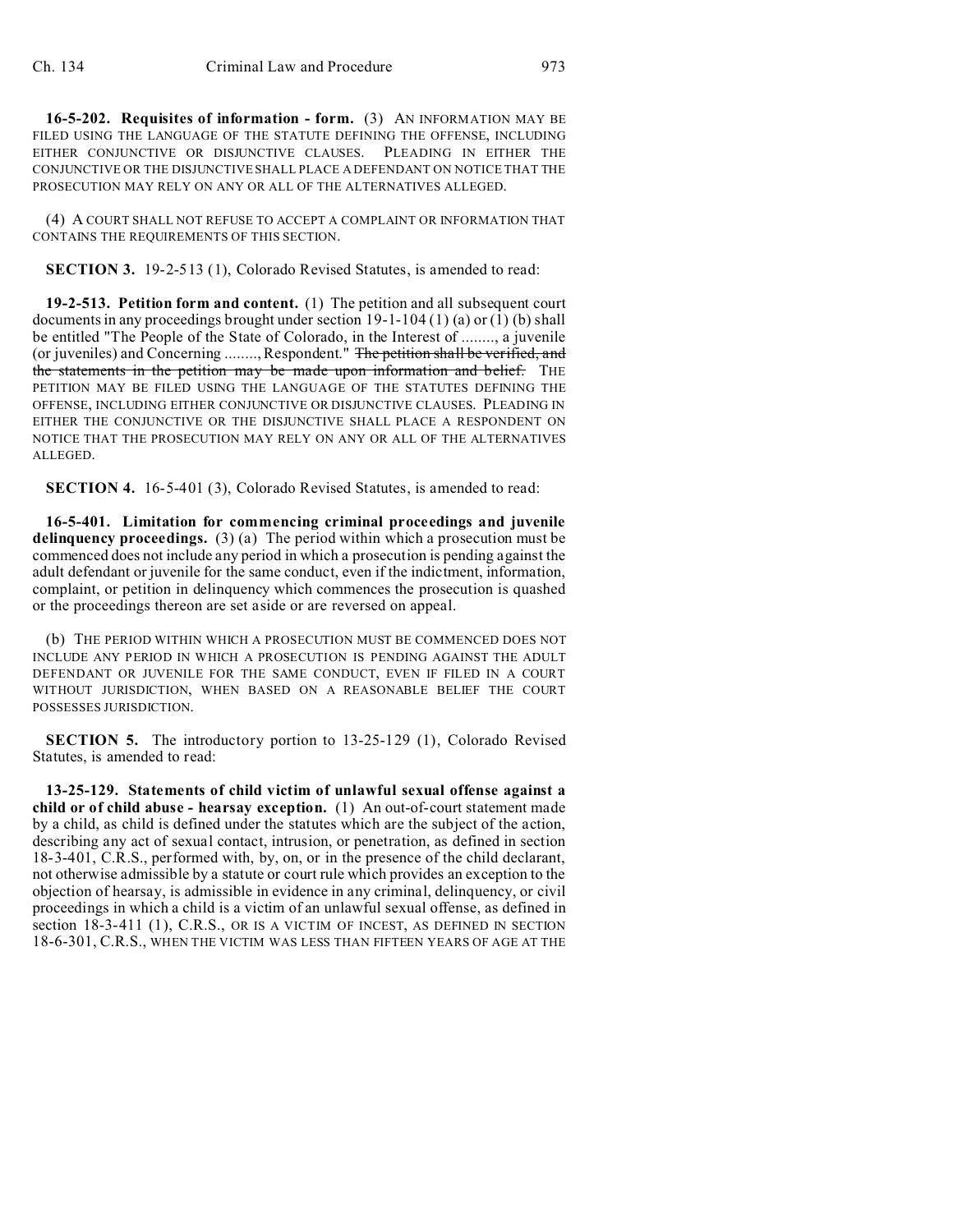TIME OF THE COMMISSION OF THE OFFENSE, or in which a child is the subject of a proceeding alleging that a child is neglected or dependent under section 19-1-104 (1) (b), C.R.S., and an out-of-court statement by a child, as child is defined under the statutes which are the subject of the action, describing any act of child abuse, as defined in section 18-6-401, C.R.S., to which the child declarant was subjected or which the child declarant witnessed, not otherwise admissible by a statute or court rule which provides an exception to the objection of hearsay, is admissible in evidence in any criminal, delinquency, or civil proceedings in which a child is a victim of child abuse or the subject of a proceeding alleging that a child is neglected or dependent under section  $19-1-104$  (1) (b), C.R.S., if:

**SECTION 6.** 18-3-413 (1), Colorado Revised Statutes, is amended to read:

**18-3-413. Video tape depositions - children - victims of sexual offenses.** (1) When a defendant has been charged with an unlawful sexual offense, as defined in section 18-3-411 (1), OR INCEST, AS DEFINED IN SECTION 18-6-301, and when the victim at the time of the commission of the act is a child less than fifteen years of age, the prosecution may apply to the court for an order that a deposition be taken of the victim's testimony and that the deposition be recorded and preserved on video tape.

**SECTION 7.** The introductory portion to 18-3-413.5 (1) (a), Colorado Revised Statutes, is amended to read:

**18-3-413.5. Use of closed circuit television - child victims of sexual offenses.** (1) (a) When a defendant has been charged with an unlawful sexual offense against a child, as defined in section 18-3-411 (1), OR INCEST, AS DEFINED IN SECTION 18-6-301, and when the victim at the time of the trial is a child less than twelve years of age, the court may, upon motion of any party or upon its own motion, order that any testimony taken of the child victim be taken in a room other than the courtroom and be televised by closed circuit television in the courtroom if:

**SECTION 8.** 18-3-414, Colorado Revised Statutes, is amended to read:

**18-3-414. Payment of treatment costs for the victim or victims of a sexual offense against a child.** (1) In addition to any other penalty provided by law, the court may order any person who is convicted of an unlawful sexual offense, as defined in section 18-3-411 (1), OR OF INCEST, AS DEFINED IN SECTION 18-6-301, WHEN THE VICTIM WAS UNDER THE AGE OF FIFTEEN AT THE TIME OF THE COMMISSION OF THE OFFENSE, to meet all or any portion of the financial obligations of treatment prescribed for the victim or victims of his OR HER offense.

(2) At the time of sentencing, the court may order that an offender described in subsection (1) of this section be put on a period of probation for the purpose of paying the treatment costs of the victim or victims. which, when added to any time served, does not exceed the maximum sentence imposable for the offense.

**SECTION 9.** 18-9-202 (2) (b) (I), Colorado Revised Statutes, is amended to read:

**18-9-202. Cruelty to animals - aggravated cruelty to animals - neglect of animals - offenses - repeal.** (2) (b) (I) A second or subsequent conviction under the provisions of paragraph (a) of this subsection  $(2)$  (1) OF THIS SECTION is a class 6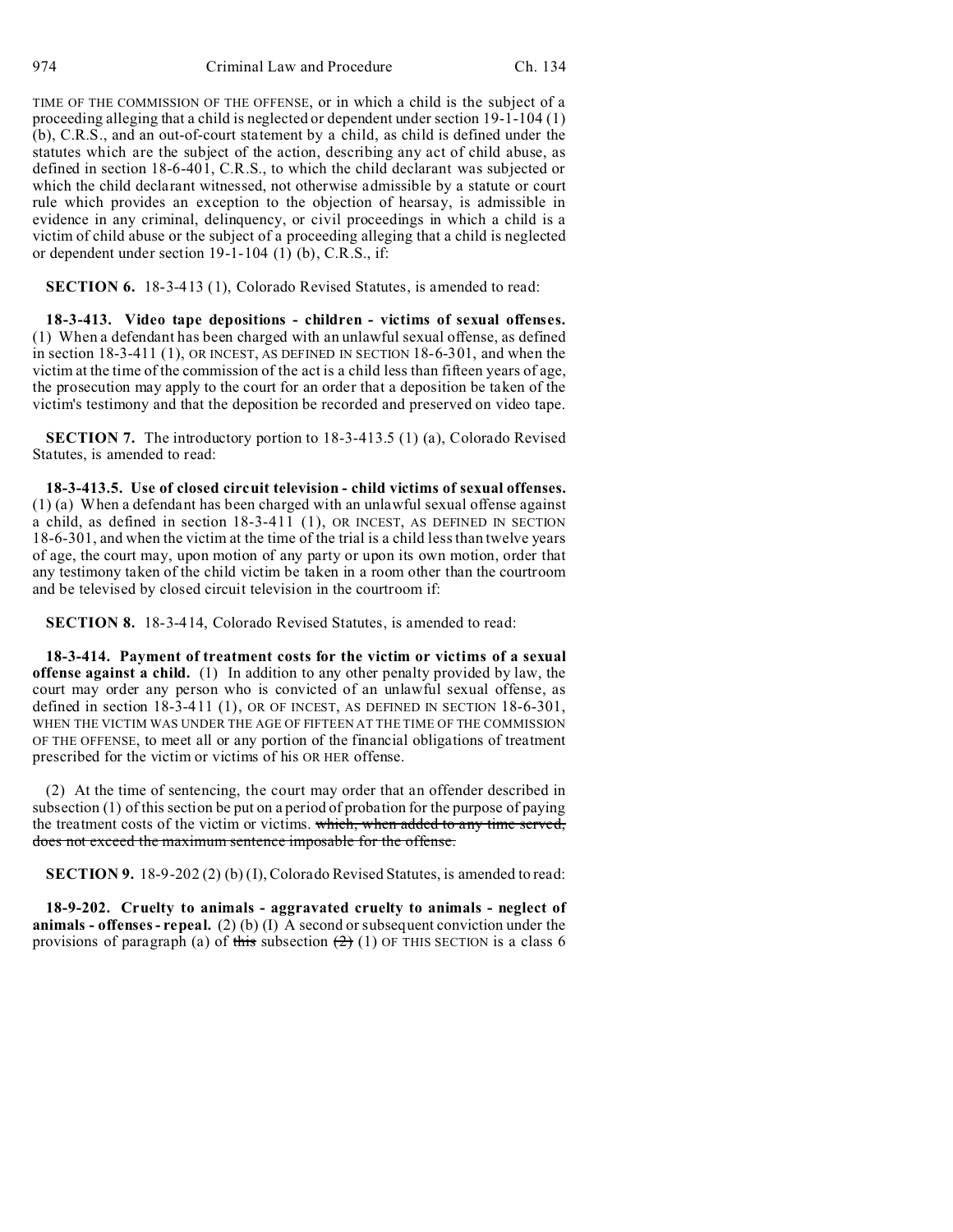felony. A plea of nolo contendere accepted by the court shall be considered a conviction for the purposes of this section.

**SECTION 10.** 17-22.5-403 (2), Colorado Revised Statutes, is amended to read:

**17-22.5-403. Parole eligibility.** (2) (a) Notwithstanding subsection (1) of this section, any person convicted and sentenced for second degree murder, first degree assault, first degree kidnapping unless the first degree kidnapping is a class 1 felony, first or second degree sexual assault, first degree arson, first degree burglary, or aggravated robbery, which person has previously been convicted of a crime which would have been a crime of violence as defined in section 18-1.3-406, C.R.S., shall be eligible for parole after such person has served seventy-five percent of the sentence imposed upon such person, less any time authorized for earned time granted pursuant to section 17-22.5-405.

(b) THE PROVISIONS OF PARAGRAPH (a) OF THIS SUBSECTION (2) SHALL NOT APPLY TO PERSONS SENTENCED PURSUANT TO PART 10 OF ARTICLE 1.3 OF TITLE 18, C.R.S.

**SECTION 11.** 18-1.3-1006 (1) (a), Colorado Revised Statutes, is amended to read:

**18-1.3-1006. Release from incarceration - parole - conditions.** (1) (a) On completion of the minimum period of incarceration specified in a sex offender's indeterminate sentence, less any earned time credited to the sex offender pursuant to section  $17-22.5-403$  or 17-22.5-405, C.R.S., the parole board shall schedule a hearing to determine whether the sex offender may be released on parole. In determining whether to release the sex offender on parole, the parole board shall determine whether the sex offender has successfully progressed in treatment and would not pose an undue threat to the community if released under appropriate treatment and monitoring requirements and whether there is a strong and reasonable probability that the person will not thereafter violate the law. The department shall make recommendations to the parole board concerning whether the sex offender should be released on parole and the level of treatment and monitoring that should be imposed as a condition of parole. The recommendation shall be based on the criteria established by the management board pursuant to section 18-1.3-1009.

**SECTION 12.** The introductory portion to 18-1.3-104 (1) and 18-1.3-104 (1) (a) and (1) (b), Colorado Revised Statutes, are amended to read:

**18-1.3-104. Alternatives in imposition of sentence - repeal.** (1) Within the limitations of the penalties provided by the classification of the offense of which a person is found guilty, APPLICABLE STATUTE PERTAINING TO SENTENCING and subject to the provisions of this title, the trial court has the following alternatives in entering judgment imposing a sentence:

(a) The defendant may be granted probation unless the offense of which he or she is convicted ANY PROVISION OF LAW makes him or her ineligible for probation. The granting or denial of probation and the conditions of probation INCLUDING THE LENGTH OF PROBATION shall not be subject to appellate review unless probation is granted contrary to the provisions of this title.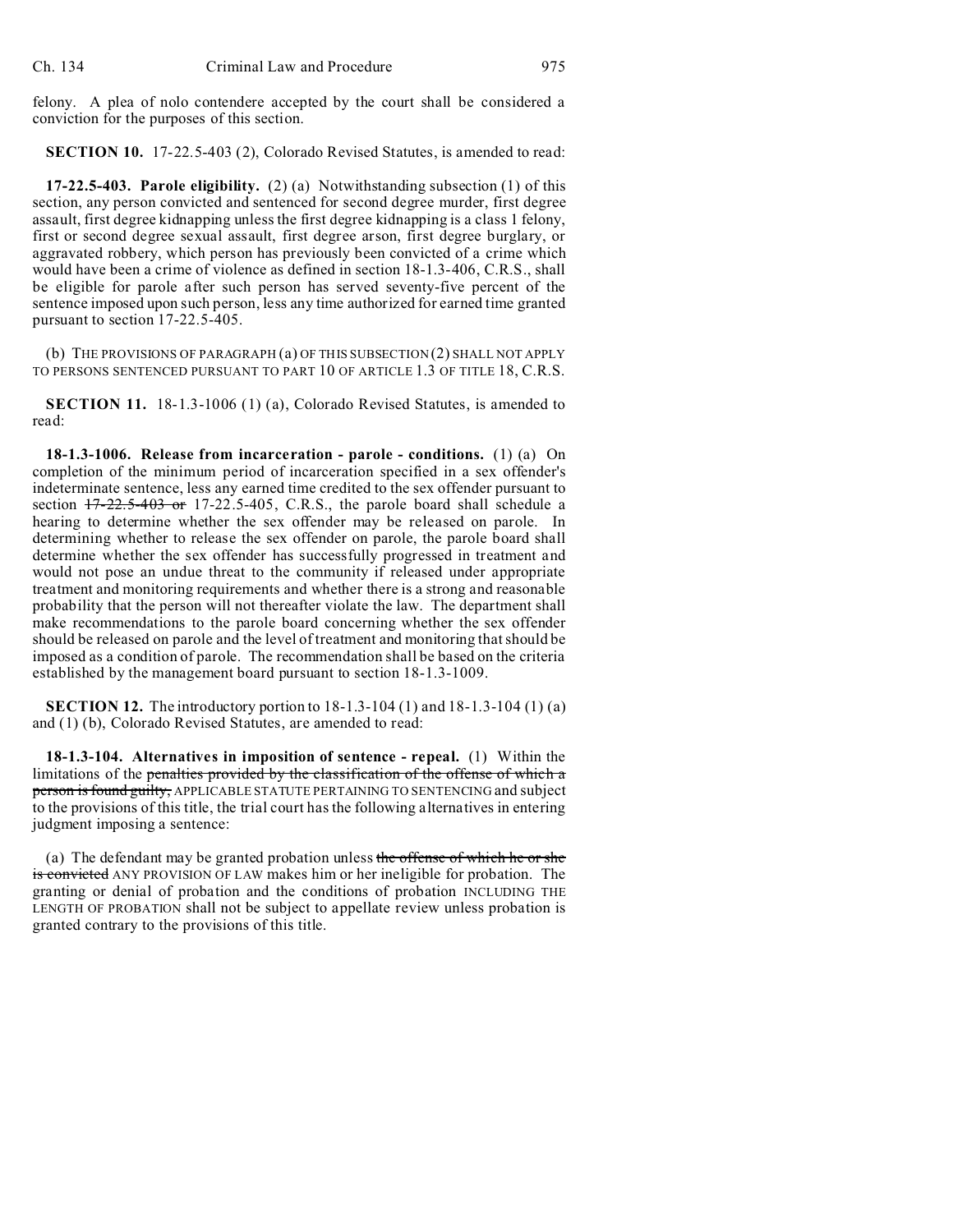(b) Subject to the provisions of section  $18-1.3-401$ , in class 2, class 3, class 4, and class 5, AND CLASS 6 felonies, the defendant may be sentenced to imprisonment for a definite period of time.

**SECTION 13.** 18-1.3-202 (1), Colorado Revised Statutes, is amended to read:

**18-1.3-202. Probationary power of court.** (1) When it appears to the satisfaction of the court that the ends of justice and the best interest of the public, as well as the defendant, will be served thereby, the court may grant the defendant probation for such period and upon such terms and conditions as it deems best. THE LENGTH OF PROBATION SHALL BE SUBJECT TO THE DISCRETION OF THE COURT AND MAY EXCEED THE MAXIMUM PERIOD OF INCARCERATION AUTHORIZED FOR THE CLASSIFICATION OFTHE OFFENSE OF WHICH THE DEFENDANT IS CONVICTED BUT SHALL NOT EXCEED FIVE YEARS FOR ANY MISDEMEANOR OR PETTY OFFENSE. If the court chooses to grant the defendant probation, the order placing the defendant on probation shall take effect upon entry and, if any appeal is brought, shall remain in effect pending review by an appellate court unless the court grants a stay of probation pursuant to section 16-4-201, C.R.S. Unless an appeal is filed that raises a claim that probation was granted contrary to the provisions of this title, the trial court shall retain jurisdiction of the case for the purpose of adjudicating complaints filed against the defendant that allege a violation of the terms and conditions of probation. In addition to imposing other conditions, the court has the power to commit the defendant to any jail operated by the county or city and county in which the offense was committed during such time or for such intervals within the period of probation as the court determines. The aggregate length of any such commitment whether continuous or at designated intervals shall not exceed ninety days for a felony, sixty days for a misdemeanor, or ten days for a petty offense unless it is a part of a work release program pursuant to section 18-1.3-207. That the defendant submit to commitment imposed under this section shall be deemed a condition of probation.

**SECTION 14.** 18-6-401.4 (2), Colorado Revised Statutes, is amended to read:

**18-6-401.4. Payment of treatment costs for the victim or victims of an act of child abuse.** (2) At the time of sentencing, the court may order that an offender described in subsection (1) of this section be put on a period of probation for the purpose of paying the treatment costs of the victim or victims. which, when added to any time served, does not exceed the maximum sentence imposable for the offense.

**SECTION 15.** 18-1-202 (7) (b) (II), Colorado Revised Statutes, is amended, and the said 18-1-202 (7) is further amended BY THE ADDITION OF A NEW PARAGRAPH, to read:

**18-1-202. Place of trial.** (7) (b) (II) The provisions of subparagraph (I) of this paragraph (b) shall apply to the following offenses:

- (A) Theft, as defined in section 18-4-401;
- (B) Theft of rental property, as defined in section 18-4-402;
- (C) Theft by receiving, as defined in section 18-4-410;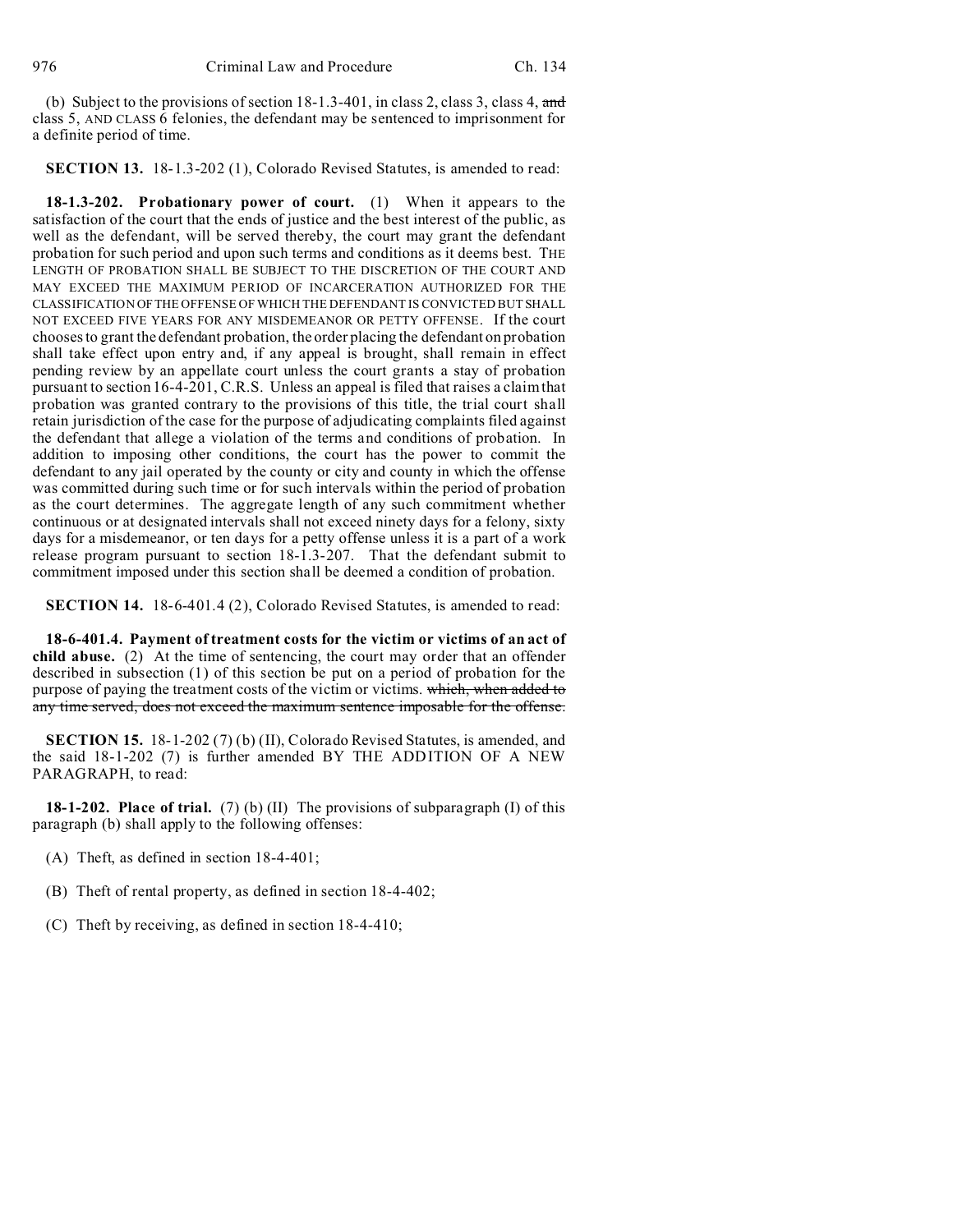(D) Criminal mischief, as defined in section 18-4-501;

(E) Fraud by check, as defined in section 18-5-205;

(F) Defrauding a secured creditor or debtor, as defined in section 18-5-206;

(G) Failure to pay over assigned accounts, as defined in section 18-5-502;

(H) Concealment or removal of secured property, as defined in section 18-5-504;

(I) Failure to pay over proceeds, as defined in section 18-5-505;

(J) Unauthorized use of a financial transaction device, as defined in section 18-5-702;

(K) Computer crime, as defined in section 18-5.5-102;

(L) Procuring food or accommodation with intent to defraud, as defined in section 12-44-102, C.R.S.;

(M) Trafficking in food stamps, as defined in section 26-2-306, C.R.S.;

(N) Unlawful use of a patient personal needs trust fund, as defined in section 26-4-504, C.R.S.;

(O) Criminal tampering with a motor vehicle, as defined in section 42-5-103, C.R.S.;

(P) Theft of motor vehicle parts, as defined in section 42-5-104, C.R.S.;

(Q) Theft in connection with assistive technology, as described in section 6-1-409, C.R.S.;

(R) Theft of farm products, as defined in section 12-16-118, C.R.S.;

(S) Fraud in connection with obtaining public assistance, as described in section 26-1-127, C.R.S.; and

(T) Fraud in connection with obtaining food stamps, as described in section 26-2-305, C.R.S.; AND

(U) AN OFFENSE DESCRIBED IN PART 1 OF ARTICLE 5 OF THIS TITLE.

(c) (I) FOR AN INDICTMENT OR INFORMATION THAT INCLUDES AN OFFENSE DESCRIBED IN ARTICLE 5 OF THIS TITLE, THE OFFENDER MAY BE TRIED IN A COUNTY WHERE THE OFFENSE OCCURRED, OR AN ACT IN FURTHERANCE OF THE OFFENSE OCCURRED OR IN A COUNTY WHERE A BANK, SAVINGS AND LOAN, OR CREDIT UNION PROCESSED A DOCUMENT OR TRANSACTION RELATED TO THE OFFENSE.

(II) FOR THE PURPOSE OF THIS SECTION, "PROCESSED" MEANS TO PHYSICALLY HANDLE A DOCUMENT OR TO MAKE A WRITTEN OR ELECTRONIC ENTRY IN A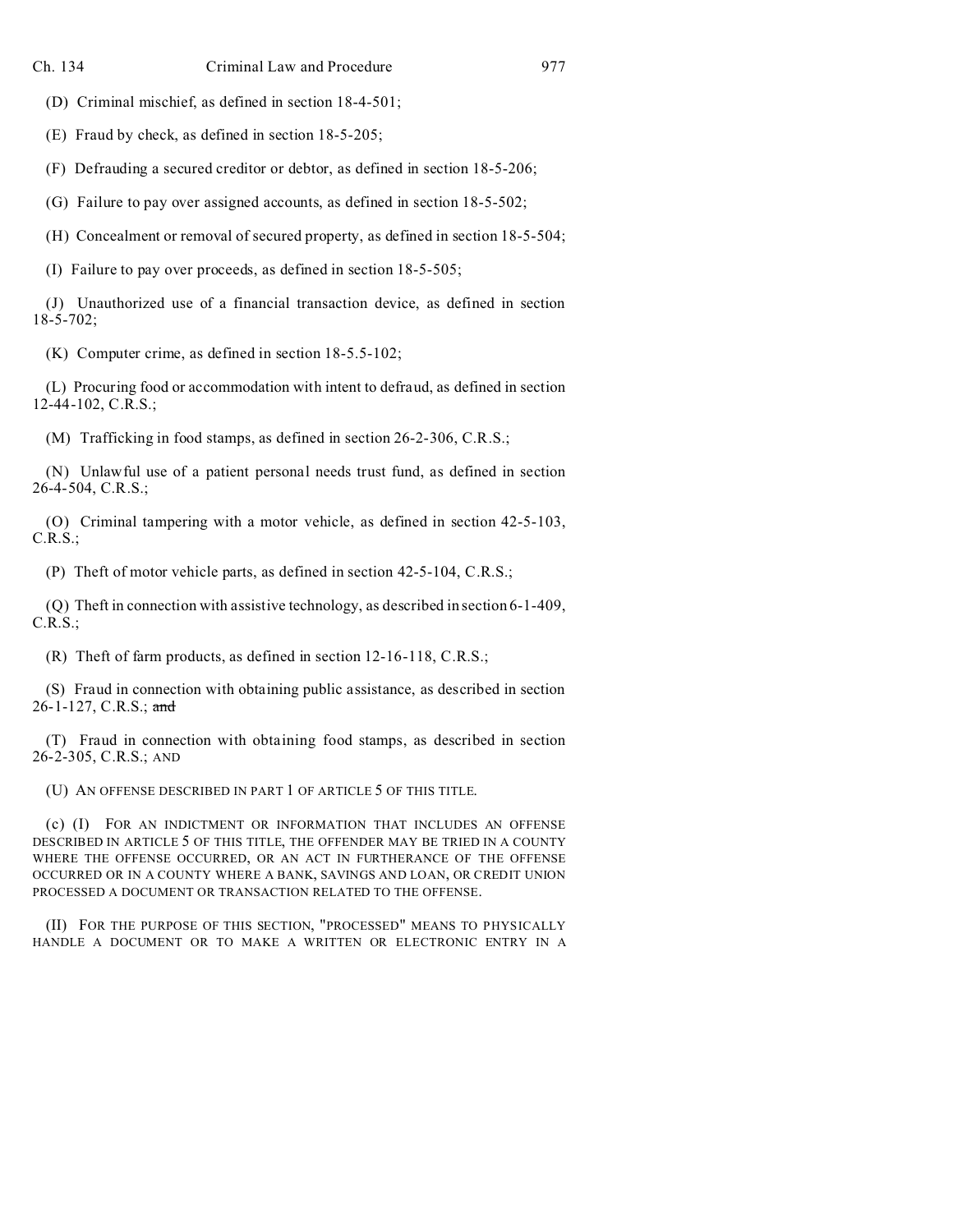PERMANENT OR TEMPORARY RECORD OF THE TRANSACTION, WHETHER THE ENTRY IS MADE MANUALLY OR THROUGH AUTOMATED MEANS.

**SECTION 16.** 18-1.3-801 (2.5), Colorado Revised Statutes, is amended to read:

**18-1.3-801. Punishment for habitual criminals.** (2.5) Any person who is convicted and sentenced pursuant to subsection (2) of this section, OR SECTION 16-13-101 (2), C.R.S., AS IT EXISTED PRIOR TO OCTOBER 1, 2002, who is thereafter convicted of a felony which is a crime of violence pursuant to section 18-1.3-406, shall be adjudged an habitual criminal and shall be punished by a term of life imprisonment. No person sentenced pursuant to this subsection (2.5) shall be eligible for parole until such person has served at least forty calendar years.

**SECTION 17.** Part 3 of article 3 of title 16, Colorado Revised Statutes, is amended BY THE ADDITION OF A NEW SECTION to read:

**16-3-301.1. Court orders for the production of records.** (1) A JUDGE OF A COURT OF RECORD MAY ORDER THE PRODUCTION OF RECORDS.

(2) A COURT MAY ORDER THE PRODUCTION OF RECORDS UNDER THIS SECTION TO REQUIRE THE PRODUCTION OF RECORDS IN THE ACTUAL OR CONSTRUCTIVE CONTROL OF A BUSINESS ENTITY:

(a) THAT HAVE BEEN STOLEN OR EMBEZZLED;

(b) THAT ARE DESIGNED OR INTENDED FOR USE AS A MEANS OF COMMITTING A CRIMINAL OFFENSE;

(c) THAT ARE OR HAVE BEEN USED AS A MEANS OF COMMITTING A CRIMINAL OFFENSE;

(d) THE POSSESSION OF WHICH IS ILLEGAL;

(e) THAT WOULD BE MATERIAL EVIDENCE IN A SUBSEQUENT CRIMINAL PROSECUTION IN THIS STATE, ANOTHER STATE, OR FEDERAL COURT;

(f) THE SEIZURE OF WHICH IS EXPRESSLY REQUIRED, AUTHORIZED, OR PERMITTED BY A STATUTE OF THIS STATE OR THE UNITED STATES; OR

(g) THAT WOULD AID IN THE DETECTION OF THE WHEREABOUTS OF OR IN THE APPREHENSION OF A PERSON FOR WHOM A LAWFUL ARREST ORDER IS OUTSTANDING.

(3) (a) A COURT SHALL ORDER THE PRODUCTION OF RECORDS ONLY ON RECEIPT OF AN AFFIDAVIT SWORN TO OR AFFIRMED BEFORE THE JUDGE AND RELATING FACTS SUFFICIENT TO:

(I) IDENTIFY OR DESCRIBE, AS NEARLY AS MAY BE, THE BUSINESS ENTITY THAT IS IN ACTUAL OR CONSTRUCTIVE CONTROL OF THE RECORDS;

(II) IDENTIFY OR DESCRIBE, AS NEARLY AS MAY BE, THE RECORDS THAT SHALL BE PRODUCED;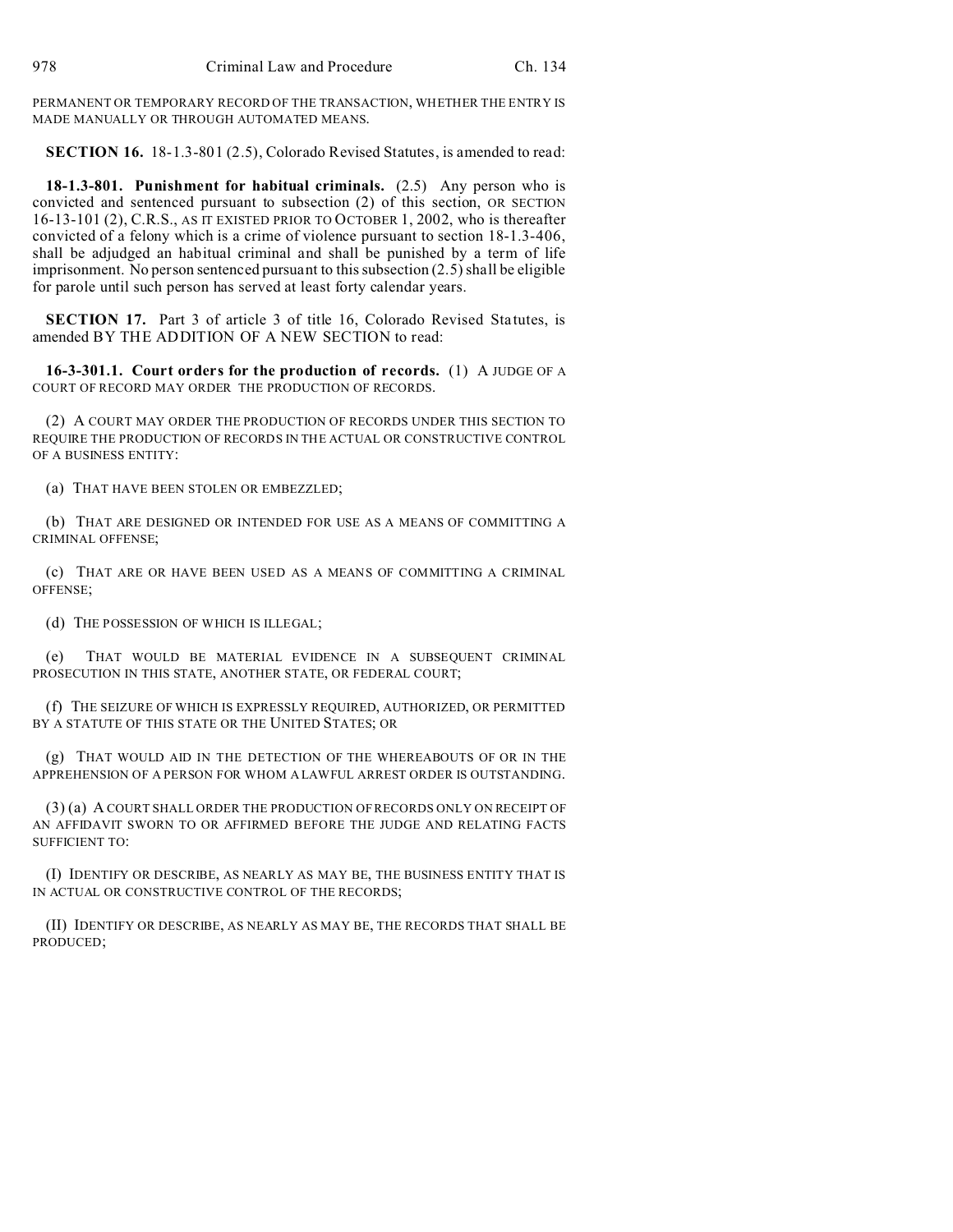(III) ESTABLISH THE GROUNDS FOR ISSUANCE OF THE COURT ORDER FOR PRODUCTION OF RECORDS OR PROBABLE CAUSE TO BELIEVE THE GROUNDS EXIST; AND

(IV) ESTABLISH PROBABLE CAUSE THAT THE RECORDS DESCRIBED ARE IN THE ACTUAL OR CONSTRUCTIVE CONTROL OF THE BUSINESS ENTITY.

(b) THE AFFIDAVIT REQUIRED BY PARAGRAPH (a) OF THIS SUBSECTION (3) MAY INCLUDE SWORN TESTIMONY REDUCED TO WRITING AND SIGNED UNDER OATH BY THE WITNESS GIVING THE TESTIMONY BEFORE THE ISSUANCE OF THE COURT ORDER FOR THE PRODUCTION OF RECORDS. A COPY OF THE AFFIDAVIT AND A COPY OF THE TRANSCRIPT OF TESTIMONY TAKEN IN SUPPORT OF THE REQUEST FOR A COURT ORDER FOR THE PRODUCTION OF RECORDS SHALL BE ATTACHED TO THE COURT ORDER FOR THE PRODUCTION OF RECORDS FILED WITH THE COURT.

(4) (a) IF THE COURT IS SATISFIED THAT GROUNDS FOR THE APPLICATION EXIST OR THAT THERE IS PROBABLE CAUSE TO BELIEVE THAT THE GROUNDS EXIST, THE COURT SHALL ISSUE A COURT ORDER FOR THE PRODUCTION OF RECORDS, WHICH SHALL:

(I) IDENTIFY OR DESCRIBE, AS NEARLY AS MAY BE, THE BUSINESS ENTITY THAT IS IN ACTUAL POSSESSION OR CONSTRUCTIVE CONTROL OF THE RECORDS;

(II) IDENTIFY OR DESCRIBE, AS NEARLY AS MAY BE, THE RECORDS THAT SHALL BE PRODUCED;

(III) STATE THE GROUNDS OR PROBABLE CAUSE FOR ITS ISSUANCE; AND

(IV) STATE THE NAMES OF THE PERSONS WHOSE AFFIDAVITS OR TESTIMONY HAVE BEEN TAKEN IN SUPPORT OF THE MOTION.

(b) THE COURT ORDER FOR THE PRODUCTION OF RECORDS MAY ALSO CONTAIN OTHER AND FURTHER ORDERS THAT THE COURT DEEMS NECESSARY TO COMPLY WITH THE PROVISIONS OF THIS STATUTE, OR TO PROVIDE FOR THE CUSTODY OR DELIVERY TO THE PROPER PERSON OF THE RECORDS PRODUCED AND SEIZED UNDER THE ORDER, OR OTHERWISE TO ACCOMPLISH THE PURPOSE OF THE ORDER.

(c) UNLESS THE COURT OTHERWISE DIRECTS, EVERY COURT ORDER FOR THE PRODUCTION OF RECORDS SHALL AUTHORIZE A COLORADO CRIMINAL INVESTIGATOR OR PEACE OFFICER:

(I) TO SERVE THE ORDER DURING NORMAL BUSINESS HOURS OF THE BUSINESS ENTITY THAT IS IN ACTUAL OR CONSTRUCTIVE CONTROL OF THE RECORDS; AND

(II) TO RECEIVE THE RECORDS DURING NORMAL BUSINESS HOURS OF THE BUSINESS ENTITY THAT IS IN THE ACTUAL OR CONSTRUCTIVE CONTROL OF THE RECORDS.

(5) (a) A COURT ORDER FOR THE PRODUCTION OF RECORDS MAY BE GRANTED TO A COLORADO CRIMINAL INVESTIGATOR OR PEACE OFFICER WHOSE AFFIDAVIT SUPPORTS THE ISSUANCE OF THE ORDER. THE COLORADO CRIMINAL INVESTIGATOR OR PEACE OFFICER GRANTED THE ORDER NEED NOT HAVE AUTHORIZATION TO EXECUTE A SEARCH WARRANT IN THE JURISDICTION IN WHICH THE BUSINESS ENTITY IS LOCATED.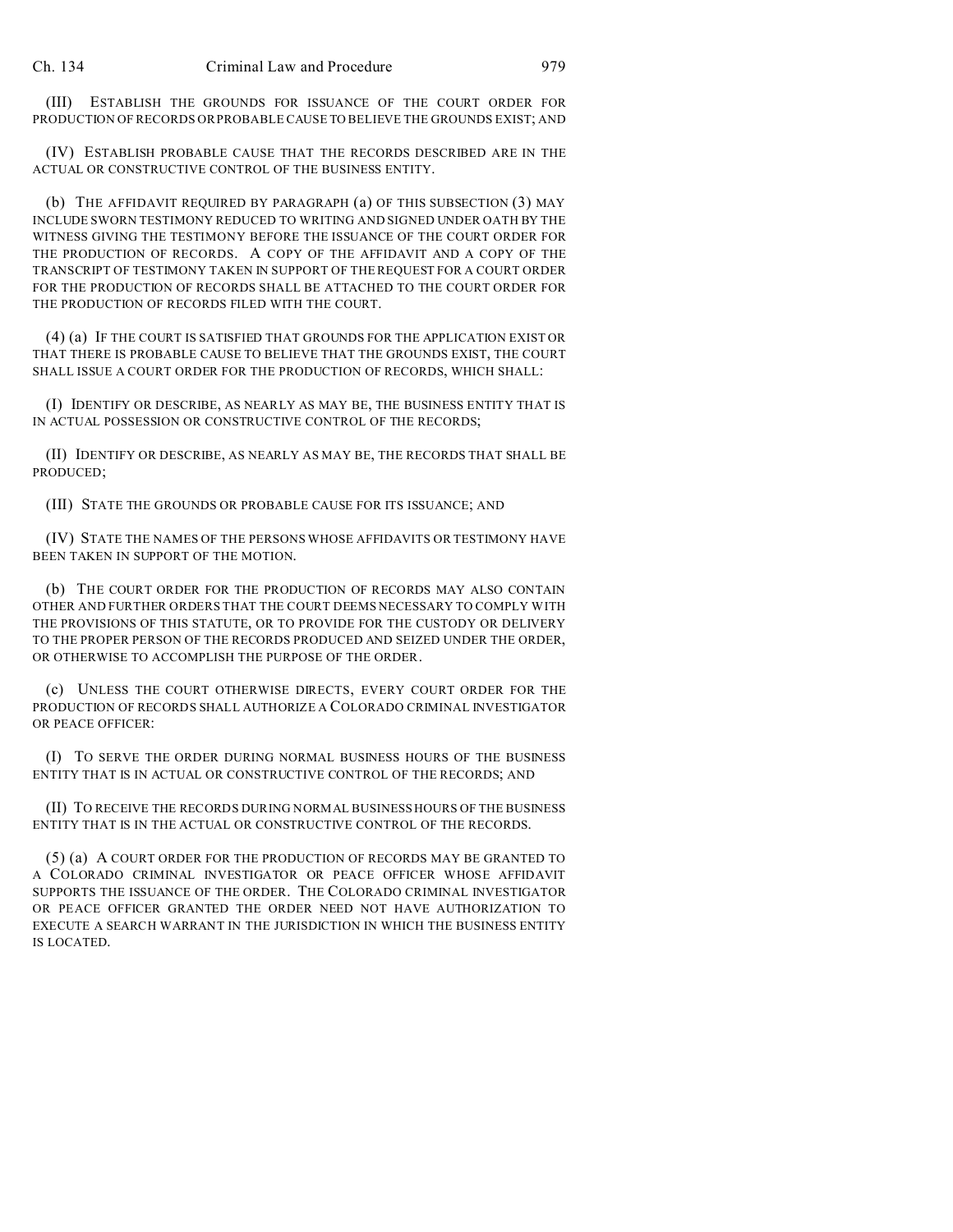(b) A COURT ORDER FOR THE PRODUCTION OF RECORDS SHALL BE SERVED UPON THE BUSINESS ENTITY TO WHOM IT IS DIRECTED WITHIN TEN DAYS AFTER ITS DATE.

(c) A COURT ORDER FOR PRODUCTION OF RECORDS MAY BE SERVED IN THE SAME MANNER AS A SUMMONS IN A CIVIL ACTION OR BY PERSONAL SERVICE ON A MANAGER OR SUPERVISOR OF THE BUSINESS ENTITY THAT IS IN ACTUAL OR CONSTRUCTIVE CONTROL OF THE RECORDS.

(6) (a) A BUSINESS ENTITY THAT IS PROPERLY SERVED WITH A COURT ORDER FOR THE PRODUCTION OF RECORDS SHALL DELIVER THE RECORDS, OR COPIES OF THE RECORDS, IDENTIFIED IN THE COURT ORDER TO THE OFFICER WHO IS DESIGNATED IN THE COURT ORDER WITHIN THIRTY DAYS AFTER THE DATE THE COURT ORDER IS SERVED. THE BUSINESS ENTITY SHALL ALSO PROVIDE A NOTARIZED STATEMENT THAT THE RECORDS PRODUCED REPRESENT COMPLETE AND ACCURATE COPIES OF ALL RECORDS IDENTIFIED IN THE COURT ORDER THAT ARE IN THE ACTUAL OR CONSTRUCTIVE CONTROL OF THE BUSINESS ENTITY. IF THE BUSINESS ENTITY DOES NOT PRODUCE ALL RECORDS IDENTIFIED IN THE COURT ORDER FOR PRODUCTION OF RECORDS, THE RECORDS NOT PRODUCED SHALL BE IDENTIFIED. THE STATEMENT SHALL BE SIGNED BY THE RECORDS CUSTODIAN, OR AN OFFICER OR DIRECTOR OF THE BUSINESS ENTITY, WHO SHALL ATTEST TO THE TRUTH OF THE STATEMENT TO THE BEST OF THE PERSON'S KNOWLEDGE, INFORMATION, AND BELIEF. THE RECORDS AND THE ATTESTATION OF ACCURACY SHALL BE SUFFICIENT TO ESTABLISH THE AUTHENTICITY OF THE RECORDS PRODUCED WITHOUT FURTHER NECESSITY OF EXTRINSIC EVIDENCE.

(b) A BUSINESS ENTITY THAT IS SERVED WITH A COURT ORDER FOR THE PRODUCTION OF RECORDS MAY FILE A MOTION IN THE COURT THAT ISSUED THE COURT ORDER TO ALLOW FOR AN EXTENSION OF TIME IN WHICH TO COMPLY WITH THE COURT ORDER. THE MOTION SHALL BE FILED WITHIN THE TIME PERIOD REQUIRED TO PRODUCE THE RECORDS. THE MOTION SHALL STATE WITH PARTICULARITY THE REASONS WHY THE BUSINESS ENTITY CANNOT COMPLY WITH THE COURT ORDER. THE MOTION SHALL BE SERVED UPON THE COLORADO CRIMINAL INVESTIGATOR OR PEACE OFFICER NAMED IN THE COURT ORDER.

(c) UPON THE FILING OF A MOTION FOR AN EXTENSION OF TIME, THE COURT SHALL HOLD A HEARING WITHIN TEN DAYS, UNLESS THE BUSINESS ENTITY AND THE COLORADO CRIMINAL INVESTIGATOR OR PEACE OFFICER NAMED IN THE COURT ORDER AGREE TO A LATER TIME. THE COURT MAY GRANT AN EXTENSION FOR A REASONABLE TIME FOR THE BUSINESS TO PRODUCE THE RECORDS UPON GOOD CAUSE SHOWN OR BY AGREEMENT WITH THE COLORADO CRIMINAL INVESTIGATOR OR PEACE OFFICER NAMED IN THE COURT ORDER.

(d) FAILURE OF THE BUSINESS ENTITY TO COMPLY WITH THE REQUIREMENTS OF A COURT ORDER FOR THE PRODUCTION OF RECORDS SHALL SUPPORT A FINDING OF CONTEMPT OF COURT.

(e) UPON RECEIVING THE RECORDS FROM THE BUSINESS ENTITY, THE CRIMINAL INVESTIGATOR OR PEACE OFFICER NAMED IN THE COURT ORDER SHALL FILE A RETURN AND INVENTORY WITH THE COURT INDICATING THE RECORDS THAT HAVE BEEN RECEIVED, THE TOTAL NUMBER OF PAGES IF SUPPLIED ON PAPER, AND THE DATE UPON WHICH THE RECORDS WERE RECEIVED, ALONG WITH THE ORIGINAL OF THE ATTESTATION OF AUTHENTICITY AND COMPLETENESS.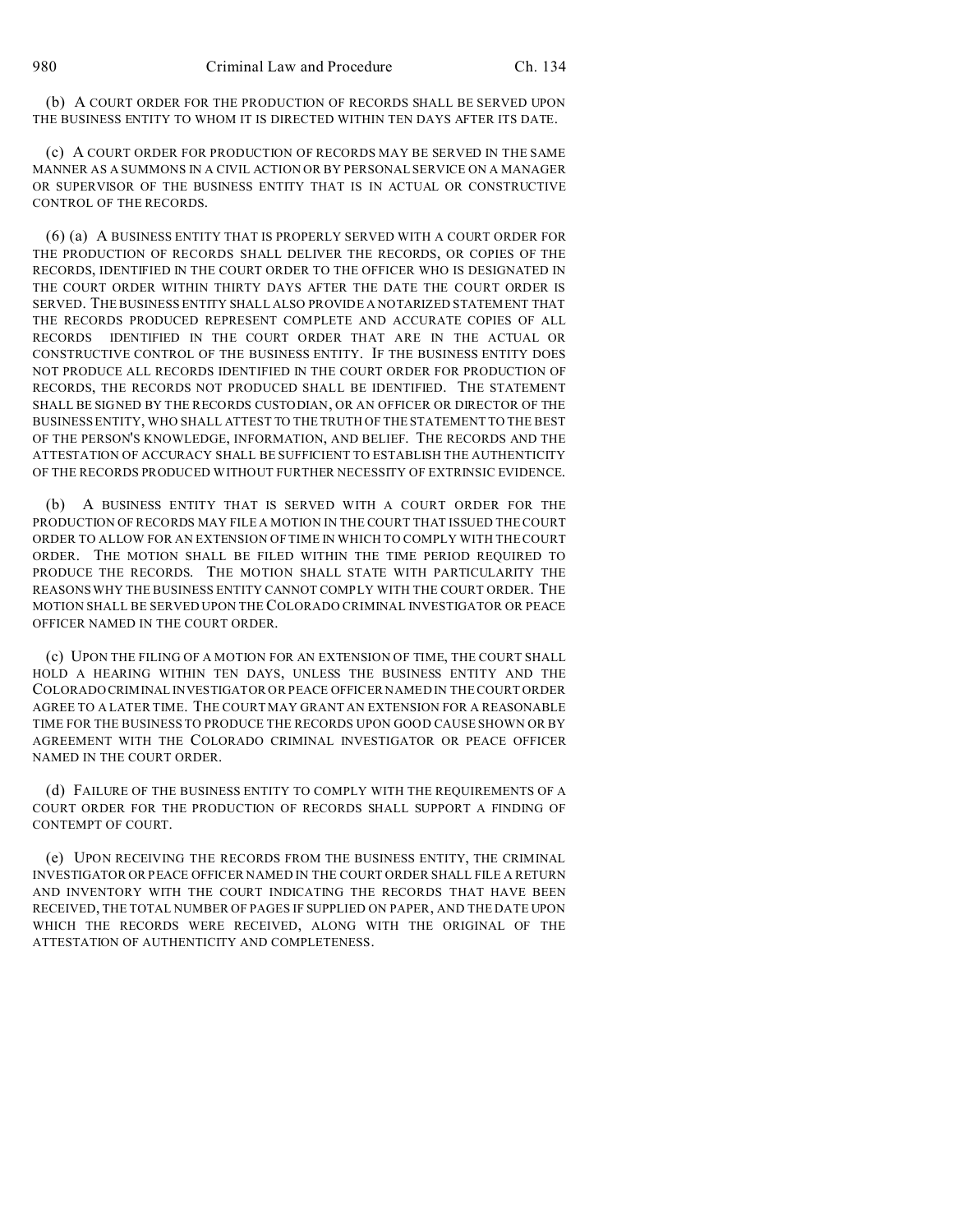## Ch. 134 Criminal Law and Procedure 981

(7) RECORDS PRODUCED PURSUANT TO A COURT ORDER FOR THE PRODUCTION OF RECORDS MAY BE SUPPLIED IN ANY FORM OR FORMAT THAT IS CONVENIENT FOR THE BUSINESS ENTITY AND THAT MAY BE ACCESSED BY THE COLORADO CRIMINAL INVESTIGATOR OR PEACE OFFICER NAMED IN THE COURT ORDER OR HIS OR HER AGENCY OR DEPARTMENT. PRODUCTION OF RECORDS USING PROPRIETARY SOFTWARE OR ANOTHER METHOD THAT IS NOT ACCESSIBLE SHALL NOT CONSTITUTE COMPLIANCE WITH THE REQUIREMENTS OF THE COURT ORDER. THE COURT MAY ORDER THE DEFENDANT PAY THE COST OF PRODUCTION OF RECORDS.

(8) A CAUSE OF ACTION SHALL NOT LIE AGAINST A BUSINESS ENTITY OR AN OFFICER, DIRECTOR, OR EMPLOYEE, FOR PROVIDING RECORDS PURSUANT TO A COURT ORDER FOR THE PRODUCTION OF RECORDS.

(9) NOTHING IN THIS SECTION SHALL PRECLUDE A COLORADO CRIMINAL INVESTIGATOR OR PEACE OFFICER FROM SEEKING A SEARCH WARRANT.

(10) THE PROVISIONS OF THIS SECTION SHALL GOVERN THE PROCEDURES FOR COURT ORDERS FOR THE PRODUCTION OF RECORDS. MOTIONS TO SUPPRESS EVIDENCE SEIZED PURSUANT TO A COURT ORDER FOR THE PRODUCTION OF RECORDS SHALL BE GOVERNED BY THE RULES OF CRIMINAL PROCEDURE.

## (11) AS USED IN THIS SECTION, UNLESS THE CONTEXT OTHERWISE REQUIRES:

(a) "ACTUAL OR CONSTRUCTIVE POSSESSION" MEANS THE RECORDS ARE MAINTAINED OR STORED IN ANY FORM OR FORMAT ON THE PREMISES OF THE BUSINESS ENTITY OR AT ANOTHER LOCATION OR FACILITY UNDER THE CUSTODY OR CONTROL OF THE BUSINESS ENTITY OR A PARENT OR SUBSIDIARY BUSINESS, INCLUDING PURSUANT TO AN AGREEMENT OR CONTRACT WITH THE BUSINESS ENTITY OR ANY PARENT OR SUBSIDIARY BUSINESS AND THIRD-PARTY SERVICE PROVIDER, IN COLORADO OR ELSEWHERE.

(b) "BUSINESS ENTITY" MEANS A CORPORATION OR OTHER ENTITY THAT IS SUBJECT TO THE PROVISIONS OF TITLE 7, C.R.S.; FOREIGN CORPORATIONS QUALIFIED TO DO BUSINESS IN THIS STATE PURSUANT TO ARTICLE 115 OF TITLE 7,C.R.S., SPECIFICALLY INCLUDING FEDERALLY CHARTERED OR AUTHORIZED FINANCIAL INSTITUTIONS; A CORPORATION OR OTHER ENTITY THAT IS SUBJECT TO THE PROVISIONS OF TITLE 11, C.R.S.; OR A SOLE PROPRIETORSHIP OR OTHER ASSOCIATION OR GROUP OF INDIVIDUALS DOING BUSINESS IN THE STATE.

(c) "COLORADO CRIMINAL INVESTIGATOR" MEANS AN EMPLOYEE OF THE COLORADO DEPARTMENT OF REGULATORY AGENCIES OR THE COLORADO DEPARTMENT OF REVENUE WHO HAS BEEN CLASSIFIED AS A CRIMINAL INVESTIGATOR BY THE DIRECTOR OF THE EMPLOYING DEPARTMENT.

(d) "PEACE OFFICER" MEANS A PEACE OFFICER AS DEFINED IN SECTION 18-1-901 (3) (l), C.R.S.

(e) "RECORDS" SHALL INCLUDE ALL DOCUMENTS, ELECTRONIC NOTATIONS, JOURNAL ENTRIES, DATA, REPORTS, STATEMENTS, FINANCIAL DOCUMENTATION, CORRESPONDENCE, ELECTRONIC MAIL, OR OTHER INFORMATION RETAINED BY A BUSINESS ENTITY IN CONNECTION WITH BUSINESS ACTIVITY, BUT SHALL NOT INCLUDE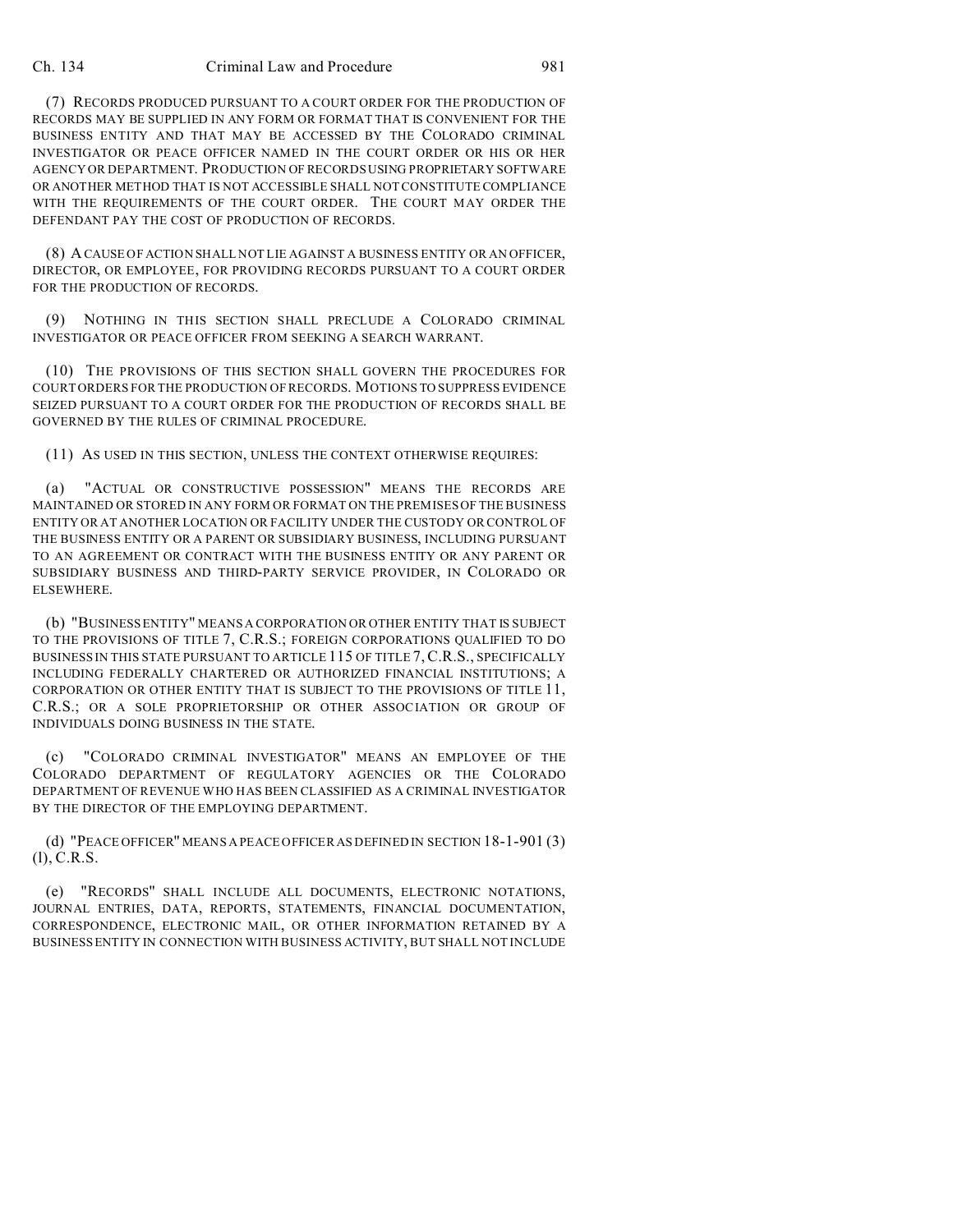AN ITEM THAT IS PRIVILEGED PURSUANT TO SECTION 13-90-107, C.R.S., UNLESS THE PERSON WHO POSSESSES THE PRIVILEGE GIVES CONSENT.

**SECTION 18.** 18-1-606, Colorado Revised Statutes, is amended to read:

**18-1-606. Criminal liability of business entities.** (1) A corporation BUSINESS ENTITY is guilty of an offense if:

(a) The conduct constituting the offense consists of an omission to discharge a specific duty of affirmative performance imposed on corporations THE BUSINESS ENTITY by law; or

(b) The conduct constituting the offense is engaged in, authorized, solicited, requested, commanded, or knowingly tolerated by the **board of directors** GOVERNING BODY OR INDIVIDUAL AUTHORIZED TO MANAGE THE AFFAIRS OF THE BUSINESS ENTITY or by a high managerial agent acting within the scope of his OR HER employment or in behalf of the corporation BUSINESS ENTITY.

(2) As used in this section:

(a) "Agent" means any director, officer, or employee of a corporation BUSINESS ENTITY, or any other person who is authorized to act in behalf of the corporation BUSINESS ENTITY, and "high managerial agent" means an officer of a corporation BUSINESS ENTITY or any other agent in a position of comparable authority with respect to the formulation of **corporate** THE BUSINESS ENTITY'S policy or the supervision in a managerial capacity of subordinate employees.

(b) "BUSINESS ENTITY" MEANS A CORPORATION OR OTHER ENTITY THAT IS SUBJECT TO THE PROVISIONS OF TITLE 7, C.R.S.; FOREIGN CORPORATIONS QUALIFIED TO DO BUSINESS IN THIS STATE PURSUANT TO ARTICLE 115 OF TITLE 7,C.R.S., SPECIFICALLY INCLUDING FEDERALLY CHARTERED OR AUTHORIZED FINANCIAL INSTITUTIONS; A CORPORATION OR OTHER ENTITY THAT IS SUBJECT TO THE PROVISIONS OF TITLE 11, C.R.S.; OR A SOLE PROPRIETORSHIP OR OTHER ASSOCIATION OR GROUP OF INDIVIDUALS DOING BUSINESS IN THE STATE.

(3) Every offense committed by a corporation prior to July 1, 1985, which would be a felony if committed by an individual shall subject the corporation to the payment of a fine of not less than one thousand dollars nor more than fifteen thousand dollars. For such offenses committed on or after July 1, 1985, the corporation shall be subject to the payment of a fine within the presumptive ranges authorized by section 18-1.3-401 (1) (a) (III). Every offense committed by a corporation which would be a misdemeanor or petty offense if committed by an individual shall subject the corporation to the payment of a fine within the minimum and maximum fines authorized by sections 18-1.3-501 and 18-1.3-503 for the particular offense of which the corporation is convicted. FOR AN OFFENSE COMMITTED ON OR AFTER JULY 1, 2003, A BUSINESS ENTITY SHALL BE SUBJECT TO THE PAYMENT OF A FINE WITHIN THE PRESUMPTIVE RANGES AUTHORIZED BY SECTION 18-1.3-401 (1)(a)(III). AN OFFENSE COMMITTED BY A BUSINESS ENTITY THAT WOULD BE A MISDEMEANOR OR PETTY OFFENSE IF COMMITTED BY AN INDIVIDUAL SHALL SUBJECT THE BUSINESS ENTITY TO THE PAYMENT OF A FINE WITHIN THE MINIMUM AND MAXIMUM FINES AUTHORIZED BY SECTIONS 18-1.3-501 AND 18-1.3-503 FOR THE PARTICULAR OFFENSE OF WHICH THE